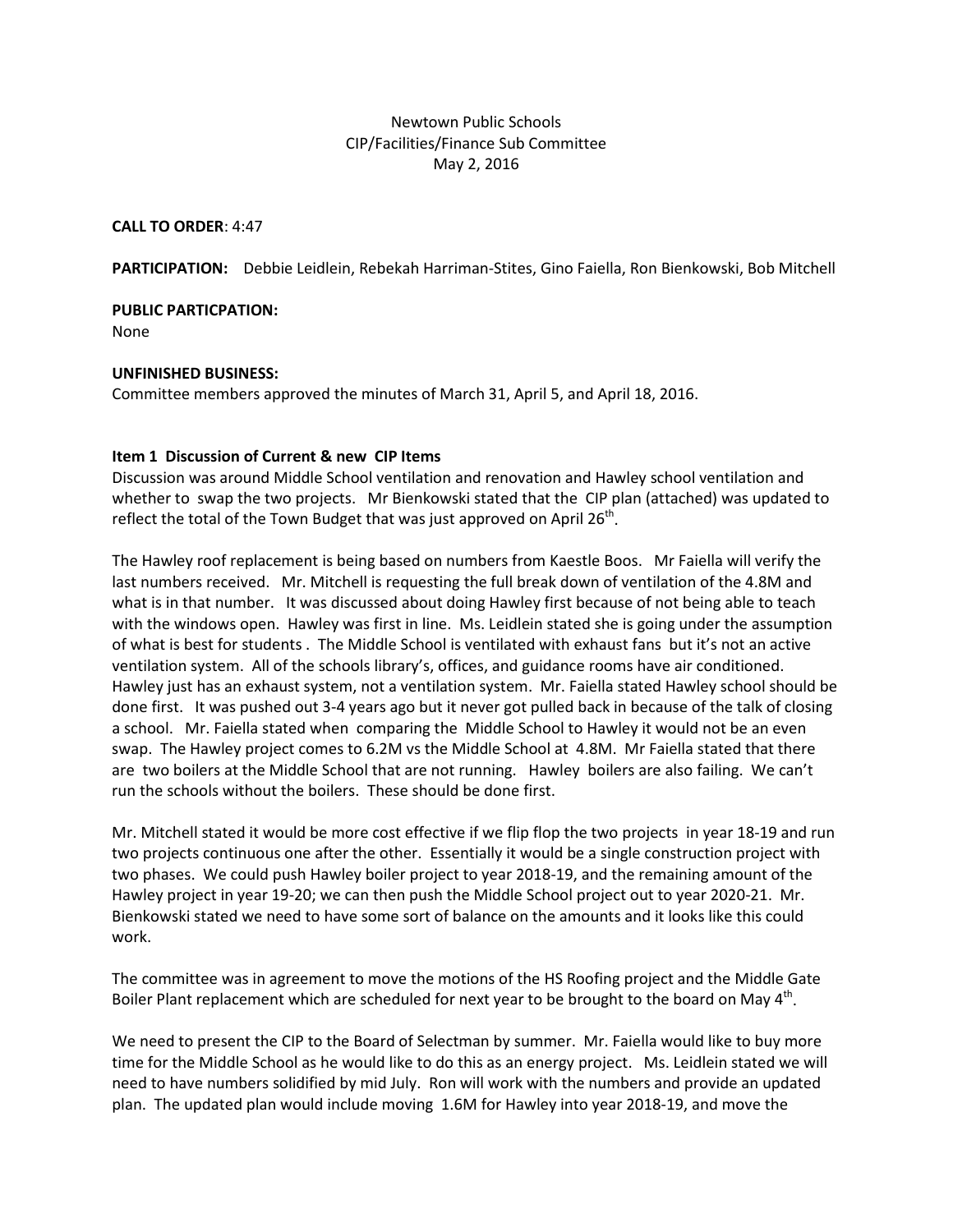remaining amount of 4.2M for Hawley project into year 2019-20. Move Middle Gate roof of 1.5M to year 2018-19. The Middle School 4.8M would be moved to year 2021-22, and move the High School boiler and field house project to year 2020-21. The Middle School 4.8M phase 2 project will be in 2021-22.

# **Item 2 Assessment of School Buildings**

Mr Faiella looked into the town and how they did this. We would have to find an Architectural firm to do the study. We can do a high level to start, they look at air quality, windows, exterior walls, roof. More like an engineering study. Mr. Mitchell stated the cost is at a minimum of \$0.50 cents a sq ft. Mr. Faiella stated we can get an estimate for the study. It wouldn't hurt to have a baseline and then be able to move forward. We could put out RFP to get a cost and ask for it by building. Mr. Mitchell stated it would be better if the Buildings and Site Commission puts an RFP out. All schools would be included except for Sandy Hook. We would just need a partial on the High School. It would take 3 months out before we could get a number on the cost.

Mr. Faiella and Mr. Mitchell left the meeting at 5:35 p.m.

## **Item 3 2016-2017 Budget**

Budget passed last week. Still have to find \$317,000 of adjustments. We have additional needs in Special Ed tuition, Sp Ed transportation, Occupational Therapy, and other program needs that need to be added to budget. We need to balance the adds with the reductions. There will not be a recommendation to the Board of an adjusted budget at this time. We need to look at class sizes, enrollment for kindergarten, etc. Dr. Erardi needs to review all avenues. If we look at current operating budget the current tuition of 600,000 is in the hole, next year budget is at 400,000 more than this years budget. When all is said and done we will still need to look for \$200,000 to \$300,000.

## **Item 4 Transportation Consultants**

Discussion was on current proposals of consultants. We received proposals from School Bus Consultants, Transportation Advisory Services, and CREC (Capital Regional Education Counsel). We have used TAS before and they have an advantage because they know us. We have not gotten anything from All Star yet. Committee members were in favor of using TAS.

## **Item 5 Food Service**

Committee members discussed the criteria and specific components of how it relates to each of the companies and it was consistent ranking. The committee members felt similar regarding the companies response, the scoring lines, and all of the aspects of each criteria that was scored. Scoring of the proposals from the committee (attached) shows that the committee was in favor of Whitsons over Chartwells. A recommendation for Whitsons will be presented to the Board of Education on May 4<sup>th</sup>.

## **Item 7 Copier Contract**

New RFP has been put out for the main copiers throughout the school district. RFP was advertised in the Newtown Bee on Friday, April 22nd. We have sent the RFP out to three vendors. We are currently with Canon and our copier costs have not increased throughout our contract. The new piece that is in the contract is the Uniflow system which is a software program that makes people be accountable for the number of copies they are printing by swiping their badge or entering a code. According to the industry this is the new way to reduce the number of copies printed. The contract would start on July 1, 2016. RFP bid opening will be May  $16<sup>tn</sup>$ .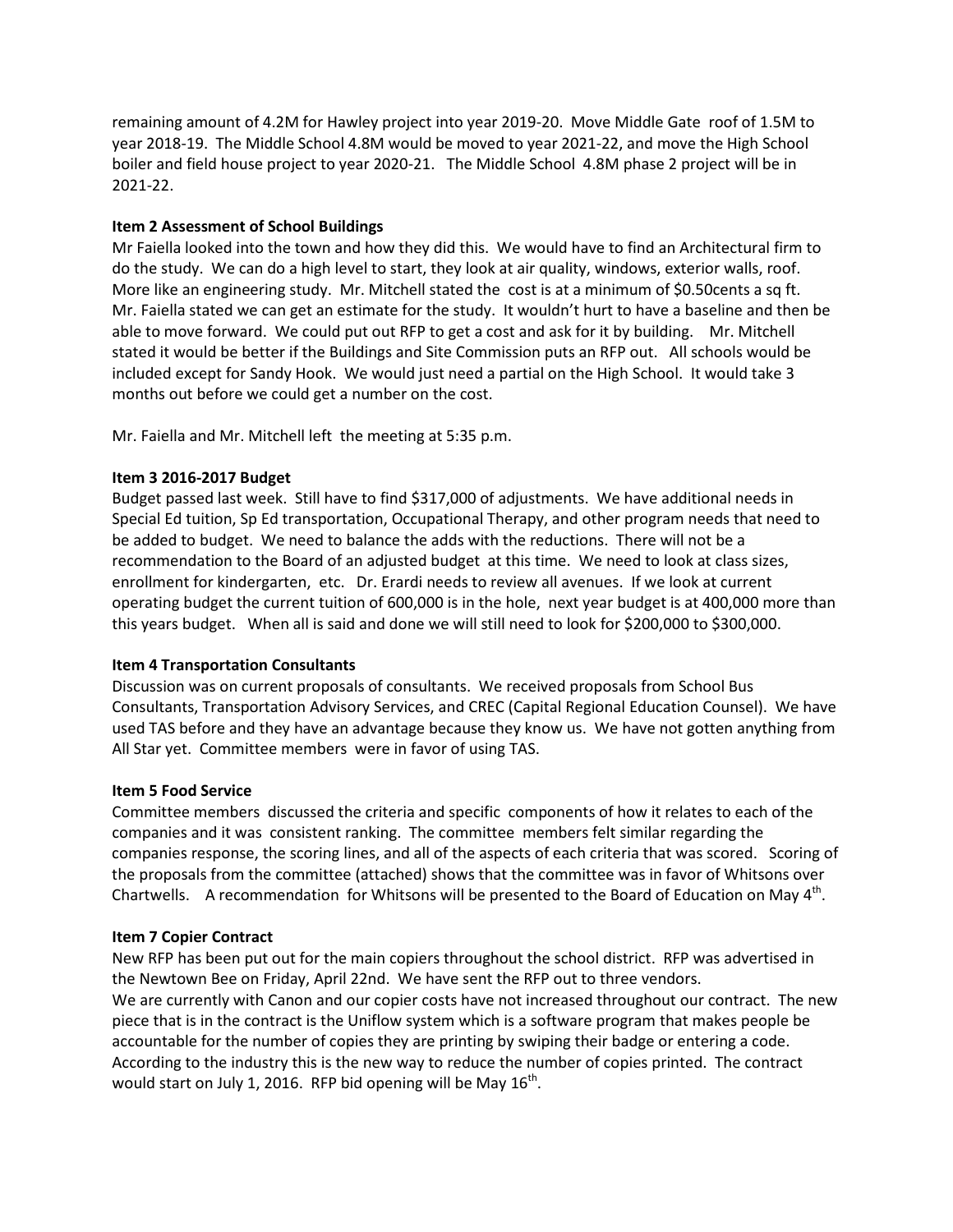The next CIP/Facilities/Finance Sub Committee meeting will be held on June 7<sup>th</sup> at 1:00 p.m. in the BOE Conference Rm.

#### **ADJOURNMENT:**

Motion to adjourn : 6:05 Debbie Leidlein

Submitted by: Joanne Morris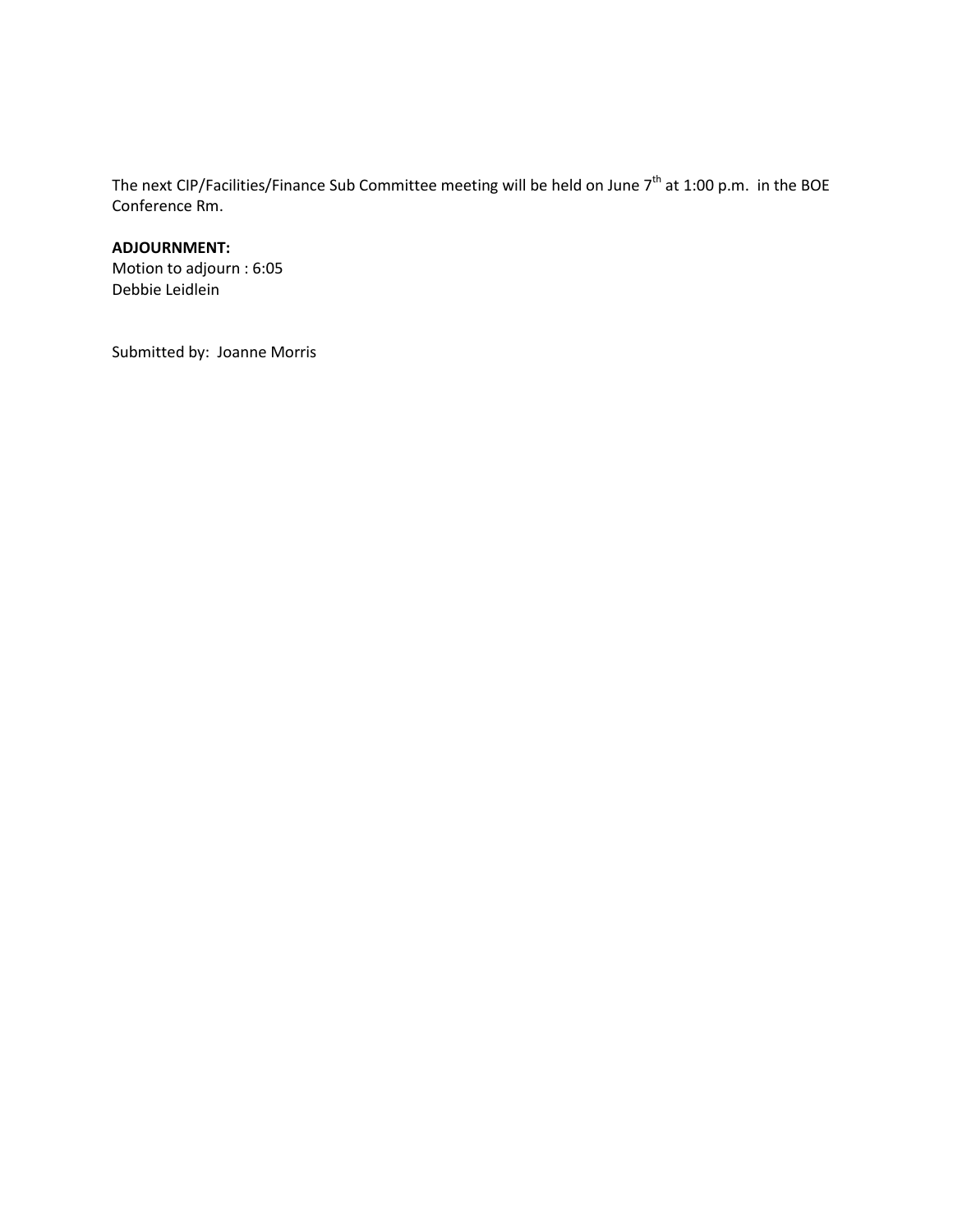#### **NEWTOWN BOARD OF EDUCATION** SUMMARY - CAPITAL IMPROVEMENT PLAN 2017/18 TO 2021/22

÷.

**For Discussion** Finance Sub-Committee 5/2/2016

|                                  |                                       |                                                                              | underway    | Year <sub>1</sub>        | Year <sub>2</sub> | Year <sub>3</sub> | Year 4                                          | Year 5         |               |
|----------------------------------|---------------------------------------|------------------------------------------------------------------------------|-------------|--------------------------|-------------------|-------------------|-------------------------------------------------|----------------|---------------|
| CIP Item #                       | Location                              | <b>Description of Project</b>                                                | 2016/17     | 2017/18                  | 2018/19           | 2019/20           | 2020/21                                         | 2021/22        | <b>TOTALS</b> |
| $\mathbf{1}$                     | Hawley Elem.                          | Roof replacement 1948 and 1997 sections                                      |             | \$800,000                |                   |                   |                                                 |                |               |
| 5                                | Hawley Elem.                          | Replace boiler for the 1921 section of building - steam to hot water         |             |                          |                   | \$1,620,000       |                                                 |                | \$2,420,000   |
|                                  |                                       |                                                                              |             |                          |                   |                   |                                                 |                |               |
|                                  |                                       |                                                                              |             |                          |                   |                   |                                                 |                |               |
|                                  |                                       |                                                                              |             |                          |                   |                   |                                                 |                |               |
| 4                                |                                       | Middle Gate Elem Roof replacement 1964 and 1992 sections                     |             |                          |                   | \$1,500,000       |                                                 |                |               |
| underway                         | Middle Gate Elem                      | Replace original 1964 boiler and lighting upgrade                            | \$475,000   |                          |                   |                   |                                                 |                | \$1,500,000   |
|                                  |                                       |                                                                              |             |                          |                   |                   |                                                 |                |               |
| $\overline{2}$<br>$\overline{2}$ | Middle School<br>Middle School        | Phase 0 - Professional Services<br>Phase I - New boilers and re-piping ('52) |             | \$100,000<br>\$2,100,000 |                   |                   |                                                 |                |               |
| 3                                | Middle School                         | Phase II - Ventilation renovations                                           |             |                          | \$4,805,000       |                   |                                                 |                |               |
|                                  |                                       |                                                                              |             |                          |                   |                   |                                                 |                | \$7,005,000   |
|                                  |                                       |                                                                              |             |                          |                   |                   |                                                 |                |               |
| underway                         | High School                           | Restoration of roof with replacement of lobby roof                           | \$1,402,500 |                          |                   |                   |                                                 |                |               |
| 6                                | <b>High School</b>                    | Replace/restore football turf field                                          |             |                          |                   |                   | \$1,000,000                                     |                |               |
| $\overline{7}$                   | <b>High School</b>                    | Main boiler replacements - High Efficiency Gas                               |             |                          |                   |                   |                                                 | \$900,000      |               |
| 8                                | <b>High School</b>                    | Athletic Field house                                                         |             |                          |                   |                   |                                                 | \$300,000      |               |
|                                  |                                       |                                                                              |             |                          |                   |                   |                                                 |                | \$2,200,000   |
|                                  |                                       |                                                                              |             |                          |                   |                   |                                                 |                |               |
|                                  |                                       | TOTAL COSTS OF ALL PROJECTS                                                  | \$1,877,500 |                          |                   |                   | \$3,000,000 \$4,805,000 \$3,120,000 \$1,000,000 | \$1,200,000    | \$13,125,000  |
|                                  | TOTAL TO BE BONDED                    |                                                                              |             |                          |                   |                   | \$3,000,000 \$4,805,000 \$3,120,000 \$1,000,000 | \$1,200,000    | \$13,125,000  |
|                                  | <b>School Building Grant Eligible</b> |                                                                              |             | \$272,000                | \$0               | \$510,000         | \$0                                             | $\frac{1}{20}$ | \$782,000     |
|                                  |                                       |                                                                              |             |                          |                   |                   |                                                 |                |               |

Shading represents items new to the plan

Eligibility for project inclusion on the CIP is that the cost must exceed 0.25% of the Total Town Budget, \$114,182,379. For 2016-17 the threshold is \$285,456.

 $\lambda$